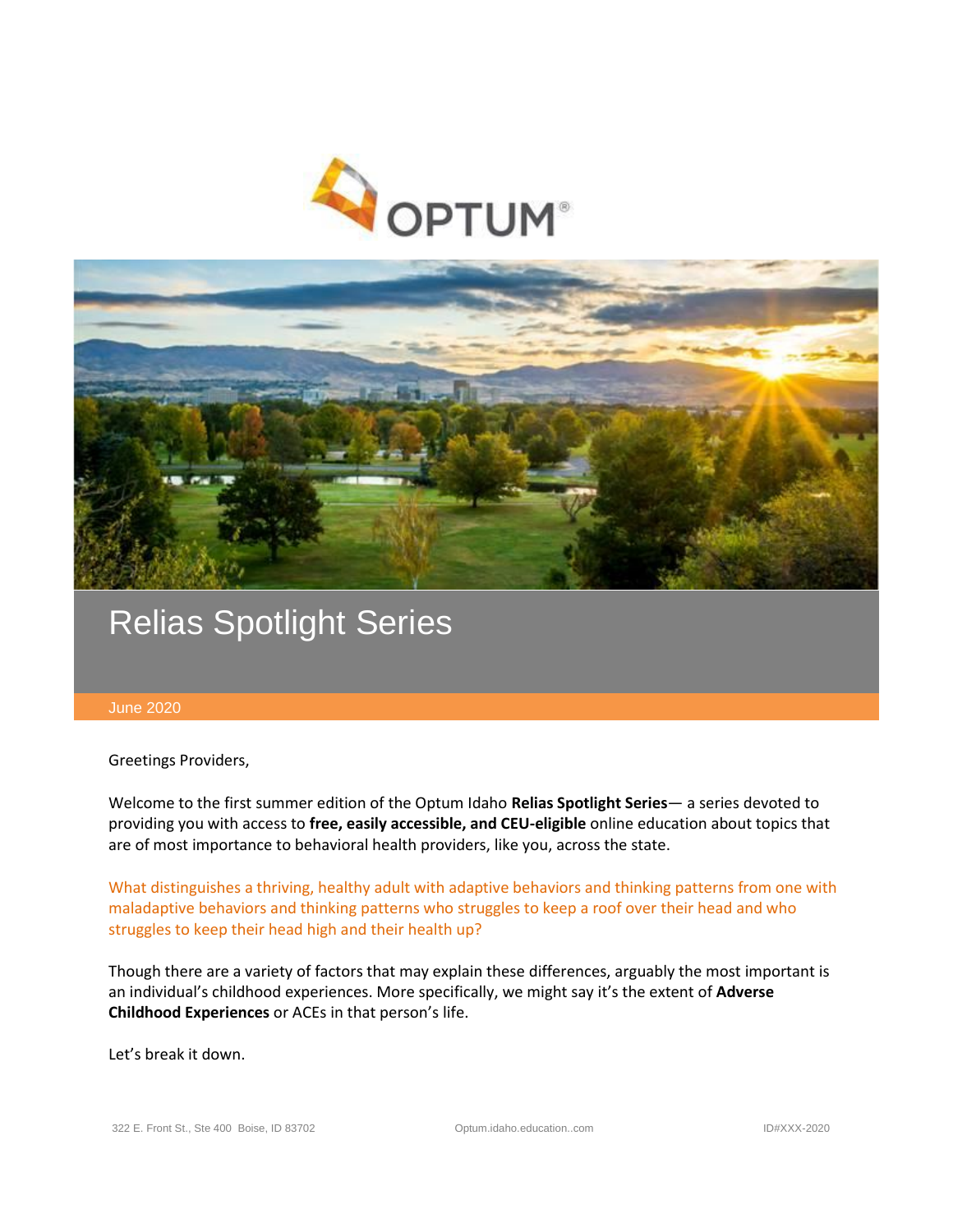**ADVERSE**— meaning negative, rough, stressful, difficult, traumatic. These adverse events range from more personal events like physical abuse, verbal abuse, sexual abuse, physical neglect, and emotional neglect to more familial kinds of experiences like having a family member in jail, a family member diagnosed with a mental illness, a parent who's an alcoholic, the absence of a parent due to death, divorce, or abandonment, or living in a household in which domestic violence occurs.

**CHILDHOOD**— meaning the adverse event took place before the child turned 18.

**EXPERIENCES**— meaning it is something the child faced. Witnessing violence towards siblings or parents may be as harmful as the experience of being the victim itself.

## The fact of the matter is that childhood experiences matter.

The ACEs study— arguably one of the most important research studies in the public health field revealed an astonishing link between childhood trauma and the development of adult social and emotional problems and chronic diseases. The more a person's ACEs score increased, the more their risk for depression, violence, heart disease, lung cancer, autoimmune and other physical conditions did too.

If we can do even a little bit to prevent, assess, and treat ACEs, we can we can play a part in reducing the extent of negative experiences that youth experience and expand on the positive.

## **THE GOOD NEWS**

As a provider, by understanding risk and protective factors (like friendships, role models, and social support) for ACEs, we can better understand why some things may trigger our clients and how others can serve as a mechanism of healing and self-care.

By understanding childhood trauma and how it affects the body and brain, we can begin to more deeply understand why our clients may not feel safe or comfortable or why they may exhibit challenging behaviors at certain times, and we can take steps to create a safe environment and relationship in which trauma can begin to heal.

Better yet, by equipping ourselves with the tools and awareness that inspires a trauma-informed perspective, we can learn ways to help our clients build resiliency, mitigate the impact of ACEs, and reduce the risk that our clients will grow into maladjusted, unhealthy older adults.

In [your Relias dashboard](https://optumidaho.training.reliaslearning.com/) is an array of courses (outlined below) designed to help you build your own skills in understanding, recognizing, preventing, and treating ACEs so that you can most effectively support clients in your practice. All courses are available completely for free and can be taken at your leisure during the month of June. Best of all— **many of these courses qualify for CEUs!**